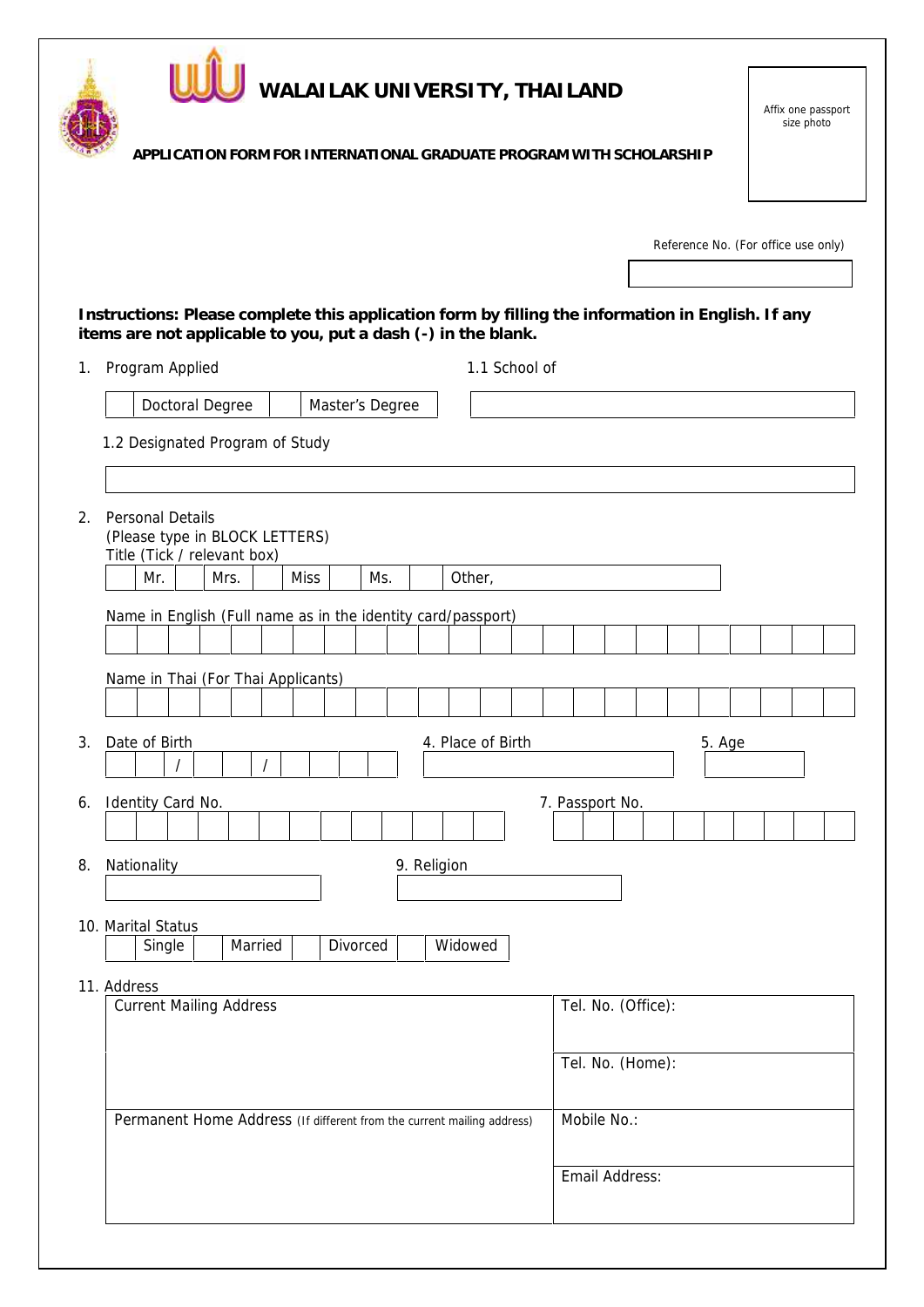# 12. Academic Qualifications

| Name of College/University | Location<br>(City/Country) | Year of<br>Entry | Year/Expec<br>ted year of<br>Graduation | Degree/Diploma<br>Obtained | Major/Field | Honors<br>Classification/<br>GPAX |
|----------------------------|----------------------------|------------------|-----------------------------------------|----------------------------|-------------|-----------------------------------|
|                            |                            |                  |                                         |                            |             |                                   |
|                            |                            |                  |                                         |                            |             |                                   |
|                            |                            |                  |                                         |                            |             |                                   |
|                            |                            |                  |                                         |                            |             |                                   |

# 13. List of Publications (if any)

| For International Refereed Journals |                                                         |                 |  |  |  |
|-------------------------------------|---------------------------------------------------------|-----------------|--|--|--|
| Year                                | Title of Research or Paper Published<br>Name of Journal |                 |  |  |  |
|                                     |                                                         |                 |  |  |  |
|                                     |                                                         |                 |  |  |  |
|                                     |                                                         |                 |  |  |  |
|                                     |                                                         |                 |  |  |  |
| For other publications              |                                                         |                 |  |  |  |
| Year                                | Title of Research or Paper Published                    | Name of Journal |  |  |  |
|                                     |                                                         |                 |  |  |  |
|                                     |                                                         |                 |  |  |  |
|                                     |                                                         |                 |  |  |  |
|                                     |                                                         |                 |  |  |  |

### 14. Awards

| National or International Awards (List in chronological order any scholarships, prizes or other awards received) |  |  |  |  |  |
|------------------------------------------------------------------------------------------------------------------|--|--|--|--|--|
| Name of Scholarships, Prizes or Awards                                                                           |  |  |  |  |  |
|                                                                                                                  |  |  |  |  |  |
|                                                                                                                  |  |  |  |  |  |
|                                                                                                                  |  |  |  |  |  |
|                                                                                                                  |  |  |  |  |  |

# 15. English Proficiency Test Information

| Examination     | Date Taken | Score Obtained |
|-----------------|------------|----------------|
| <b>TOEFL</b>    |            |                |
| <b>IELTS</b>    |            |                |
| Other (Specify) |            |                |

Applicants need to submit TOEFL/ IELTS result later.

# 16. Work Experience

| Position | Place of Work | From (year) to (year) | Major Responsibilities |
|----------|---------------|-----------------------|------------------------|
|          |               |                       |                        |
|          |               |                       |                        |
|          |               |                       |                        |
|          |               |                       |                        |
|          |               |                       |                        |
|          |               |                       |                        |